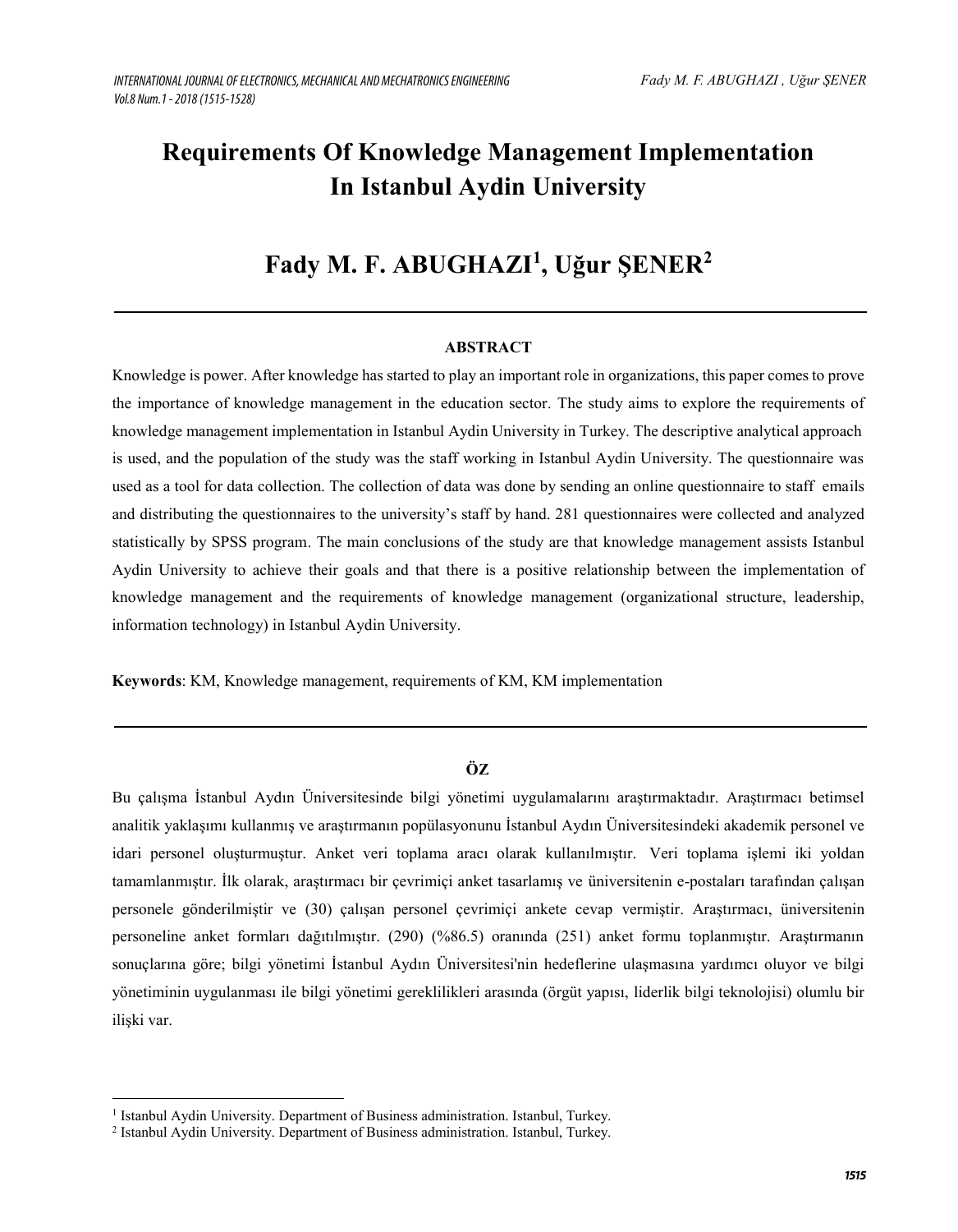Sonuçlar, İstanbul Aydın Üniversitesi'ndeki bilgi yönetimi (organizasyonel yapı, dönüşümsel liderlik ve bilgi teknolojisi) gereklilikleri arasında olumlu ilişkiyi göstermiştir. Bilgi teknolojisi (3.83) ortalama ile birinci sırada yer alırken, bunu (3.34) ortalama ile örgütsel yapı izlemiştir. Liderlik (3.10) ortalama ile üçüncü sıradadır. Bilgi Yönetimi ve organizasyon yapısı alanlarının uygulanmasında, katılımcıların, pozisyon nedeniyle bilgi yönetiminin uygulanması gereksinimleri ile ilgili olarak anlamlı istatistiksel farklılıkları olduğu tespit edilmiştir. Ayrıca, liderlik ve bilgi teknolojisi alanlarındaki konuma bağlı olarak yanıtlarda anlamlı istatistiksel farklılıkların olmadığı ve aynı zamanda cinsiyet ve yaş tecrübelerinden dolayı yanıtlarda önemli istatistiksel farklılıkların bulunmadığı ortaya konulmuştur.

Bu araştırma, üniversitenin bilgi yönetimi alanında bir dizi seminer, konferans, atölye çalışması eğitim kursu ve konferans düzenlemeye dikkat edilmesi ve bilgi yönetimi bilgi paylaşım kültürü kazandırması gibi tavsiyelerde bulunmaktadır. İstanbul Aydın Üniversitesi, Bilgi yönetiminde yaratıcılık süreçleri geliştirmeyi, yeni yaratıcı fırsatları izleyerek ve bunlardan en iyisini seçerek değerlendirmelidir. Ayrıca, bilgi yönetimi faaliyetleri çalışanlar arasındaki rekabet için bir temel oluşturmalıdır.

## **Introduction**

Knowledge is progressively being acknowledged as the new imperative strategy for organizations, and the capability to manage knowledge is becoming progressively more critical in today's knowledge economy. The creation and propagation of knowledge have become increasingly significant factors in competitiveness. The emergence of the Knowledge Management (KM) definition started with Peter Drucker's famous quote (1993): "The basic economic resource is no longer natural resources, nor labor, nor capital. It is and will be knowledge".

KM as an organizational innovation has been with us for more than a decade. As a discipline, it has reached a state of maturity where we can now discern the principles, practices, and tools that make it unique. As a discourse, it has engendered new concepts and categories for us to make sense of the many important ways that organizations use knowledge to create value (Dalkir, 2005).Thomas H. Davenport defined KM as "the process of capturing, distributing, and effectively using knowledge." KM is becoming increasingly important and effective in various sectors of society.

Knowledge sharing is considered the most significant resource for assuring a continuous survival, existence and success for the organizations. This study explains and discusses the most important subjects that help the success of KM implementation. This study tries to answer the question which is "what are the requirements for the organizations to be successful in KM implementation" through studying the three diminutions that affect the implementation of KM which are "organizational culture, leadership and information technology".

#### 1. **LITERATURE REVIEW**

In this part, previous studies about knowledge management, organizational structure, transformational leadership and informational technology is presented.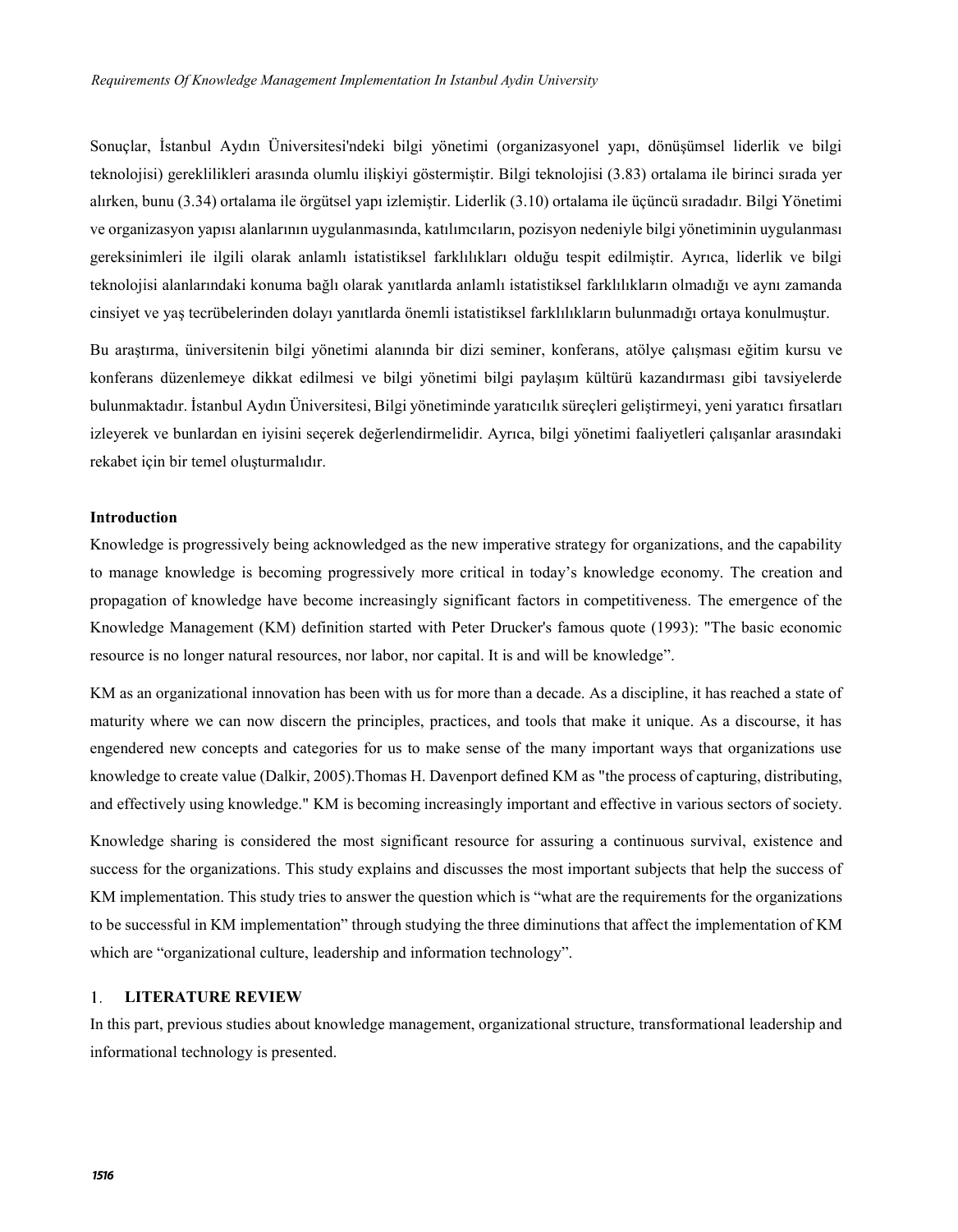## 1.1 **Knowledge Management**

Everyone manages. Managing our time, career, finance, relationship and life are considered as managerial behaviors. However, the complexity increases when the concepts of managing or being a manager are applied to an organization (Darr, 2010). The practice of management can be traced to the twentieth century, in spite of the importance of management in all business and humanitarian activities, however there is no clear agreement among experts and researchers in the field of management on the standard definition.

The definition of KM concept varies according to the changing of the entrances of the concept as well as the changes of the disciplines and the backgrounds of researchers and writers in this field. This contrast is also due to the breadth of KM concept or the rapid changes of the concept. KM can be defined as the exploitation of skills and expertise to facilitate the generation and sharing of knowledge among the members of the organization through group working and seeking for the necessary information to achieve the objectives of the organization.

There are so many features for the organizations that operate the concept of KM. Organizations of KM use the scientific research methods and other systemic methods as a basis for planning, thinking and decision-making. And also, they seek to ensure the development of knowledge from various internal and external sources, and the continuous updating of the available knowledge. They also use the current available knowledge appropriately in setting goals and objectives in addition to the high-speed rate of processes of creativity, innovation and the development of products and services.

## 1.2 **Organizational Structure**

The most appropriate organizational structures for the implementation of KM in organizations are structures that help to develop the spirit of teamwork that is characterized by flexibility, and continuity and sharing of knowledge at all levels of the organization.

KM can be successfully implemented by an organization when they know their needed knowledge. Even though, some of the best practices of KM can be transferred among organizations, internal and external situation of the organization should be taken seriously and KM activities should be adjusted to it (Mládková, 2011).

The type of organizational structure is a critical factor that influences the success of the organization with any KM activities. Nonaka and Takeuchi (1995) classified three types of organizational structures, and these structures are; the bottom-up structures, top-down structures and combined structures (Mládková, 2011).The best structure which helps the implementation of KM is the combined structure because it is a hybrid structure, thus organizations can use the benefits of the advantages of bottom-up and top-down structures and crush the disadvantages.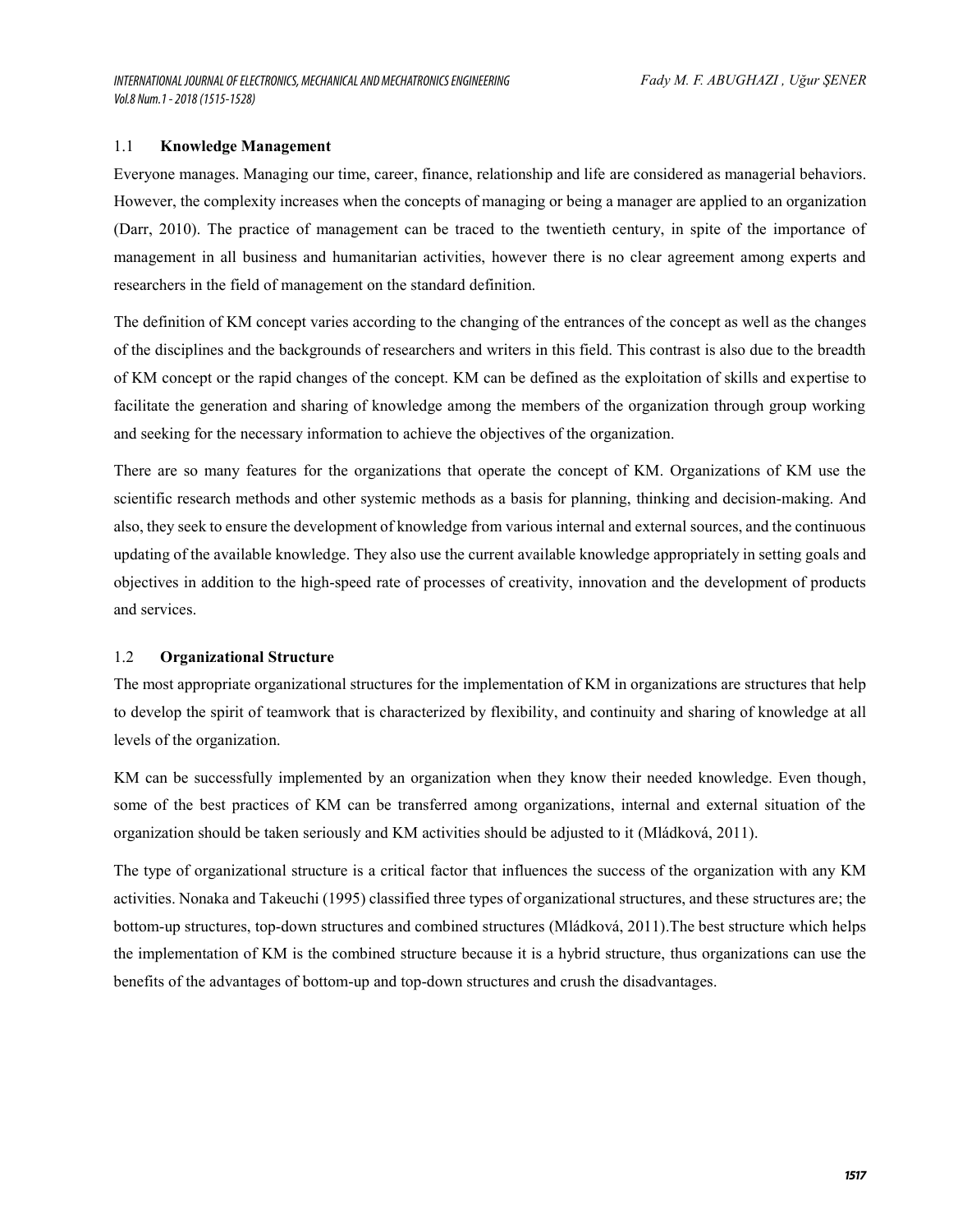## 1.3 **Transformational Leadership**

 Leaders are strongly effective in the practices of KM. What leaders could do for making this factor more effective is to share their individual knowledge and also to fulfill and promote their knowledge skills (Gelard & Boroumand, 2014). Transformational leadership ables to function such an important role in promoting the environment of organizations and it can help to apply knowledge efficiently by managing the knowledge in the desired way to improve the organizational learning (Aragón-Correa, J. A., García-Morales, V. J., & Cordón-Pozo, 2007).

All of the transformational leaders have the same common attribute that all of them try and attempt to encourage their followers to involve a higher degree of KM (Bryant, 2003). Transformational leaders improve an environment which aids to create, share, maintain, and imply knowledge. Especially, transformational leaders by using advantages of the mental inspiration, ideal and developmental support to inspire their followers to generate and share knowledge.

Podsakoff, Mackenzie, and Bommer (1996) declared that transformational leaders generate and invent original ideas and support the workers in applying these ideas to develop the process of production. According to this, it has been noticed that there is a positive relationship between transformational leadership and the employees' performance. Eventually, organizations encourage innovative performance among the employees to support knowledge creation (Birasnav & Rangnekar, 2011).

In general, KM's behaviors can be predicted by transformational leaders, and they function a very significant role in implying and managing KM. Those leaders show the same view and generate functional solutions to inspire the followers to make them more taking a part in the activities of KM. Transformational leaders prepare lower- level individuals with information competencies, motivation, skills and duties that assist them to inspire, gain, create, share, keep and imply knowledge.

## 1.4 **Information Technology**

Prusak and Davenport (1998), the core role of IT in KM is to quicken the rapidity of transferring knowledge. The software of KM advocates the flow of knowledge through communities and networks. The tools of KM aim to help the practices of organizing and gathering the knowledge of groups of individuals to make the knowledge obtainable in a shared base. The use of modern information technology to get the best results is the main requirement for organizations that want to be at the forefront. KM needs to apply IT in order to improve creating, organizing, sharing and applying knowledge. Therefore, these technological tools are too important and without them the organizations cannot apply and practice the KM to the fullest. IT is playing an important role in easing the implementing of KM in organizations.

Today, numerous tools are available under the umbrella of KM. The discovery of knowledge by technological tools makes it very effective for those organizations that want to get a sustainable competitive advantage. Technology plays an important role in the management of knowledge, as in knowledge generation, acquisition, sharing and storing. Thus the role of technology in KM can be summed up with the following points: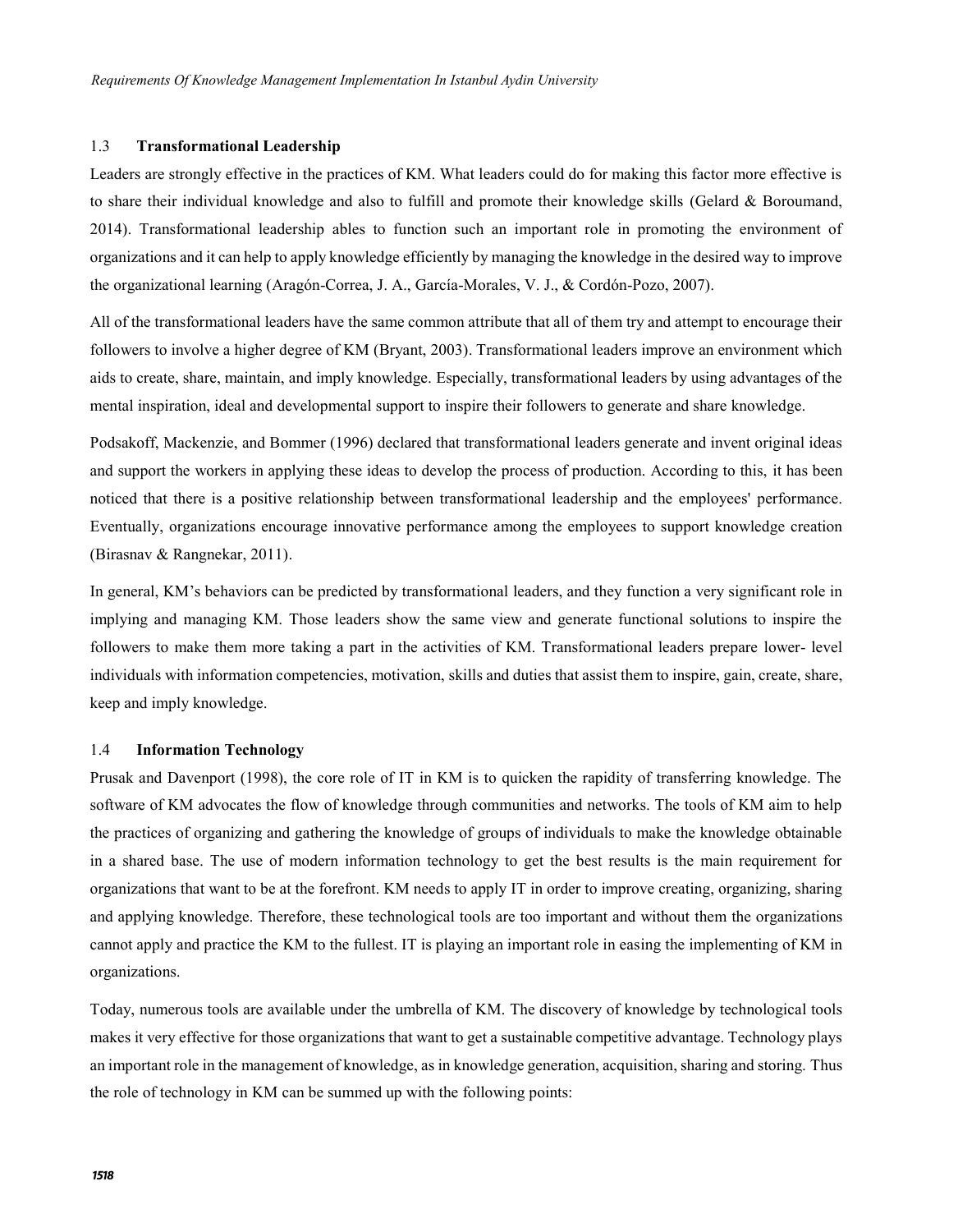*INTERNATIONAL JOURNAL OF ELECTRONICS, MECHANICAL AND MECHATRONICS ENGINEERING Vol.8 Num.1 - 2018 (1515-1528)*

- KM is often facilitated by information technology.
- Supports the interaction of resources for the generation of new knowledge.
- Increases the "capability" and "efficiency" of KM by IT tools.
- Provides solutions for KM.
- Provides several means to facilitate the formation of joint workshops.

#### **METHODOLOGY**  $\gamma$

A descriptive study, in addition to a statistical analysis, is used to describe and evaluate the requirements of KM implementation in the IAU. A questionnaire was used to test and analyze the requirements of KM implementation. The study represents a population of working staff including deans, administration staffs, head of departments and academics in IAU, however, 30 of working staff members answered the online questionnaire and 251 collected questionnaire by hand and the number of the collected questionnaires was 281.

A Likert scale was used to measure respondents' responses to the questions of the questionnaire. The questionnaire was composed of two parts: first part was aimed at collecting personal and professional information including, gender, job title and years of work. Second part was aimed at measuring the implementation of KM and the requirements of KM implementation (organizational structure, transformational leadership and information technology).

Kolmogorov-Smirnov test was used to make sure if the collected data was distributed according to a normal distribution or not. The next table shows the result of the test.

|  |  | Table 2.1 One Sample Kolmogorov-Smirnov Test |  |
|--|--|----------------------------------------------|--|
|--|--|----------------------------------------------|--|

| Field                           | P-value $(sig.)$ |
|---------------------------------|------------------|
| All Fields of the Questionnaire | 0.0826           |

A Pearson correlation coefficient test was used to the internal and structure scale of the questionnaire. The results of the internal scale show the positive relationship between each element of the questionnaire and all elements of entire fields. Table (2.2) shows the lowest and the highest values of correlation for the elements of each field.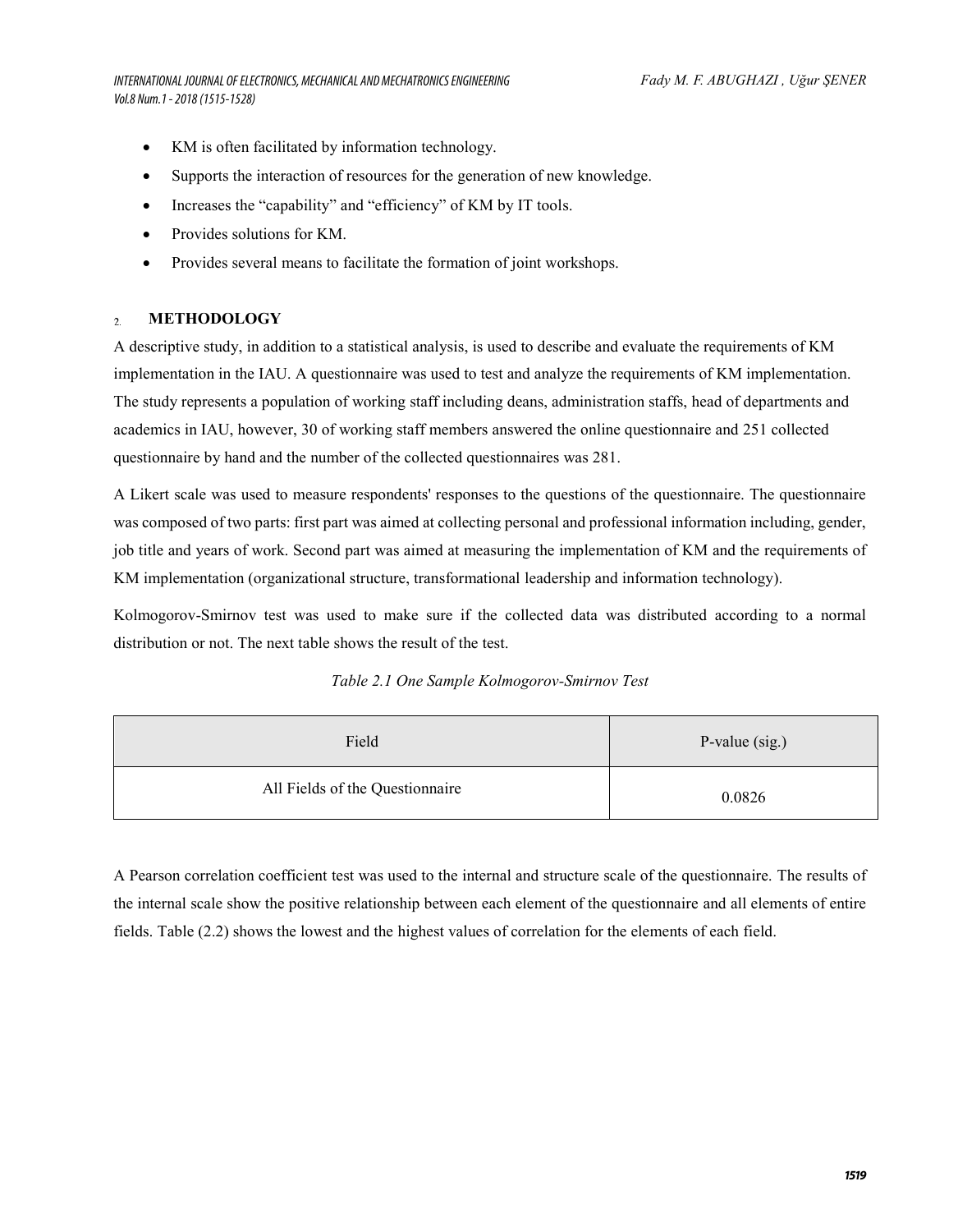| The field<br>name       | No.                                                                                          | Item (question)                                                                                                                                                                                | Pearson correlation coefficient |          | P-value<br>(sig.) |
|-------------------------|----------------------------------------------------------------------------------------------|------------------------------------------------------------------------------------------------------------------------------------------------------------------------------------------------|---------------------------------|----------|-------------------|
| Knowledge<br>management | 1                                                                                            | Administrative behaviors such as (Knowledge appreciation,<br>knowledge building, knowledge sharing) represent a model for<br>workers in the university.                                        |                                 |          | .000              |
|                         | $\overline{c}$                                                                               | The University provides a continuous updating of the information<br>by communicating with the external environment.                                                                            | $.768**$                        | .000     |                   |
| Organization            | Decentralization of work provides an opportunity to share<br>1<br>knowledge among employees. |                                                                                                                                                                                                |                                 |          |                   |
| al structure            | $\overline{2}$                                                                               | The university provides a periodic review of the organizational<br>structures according to the internal and external variables that are<br>required by the effective organizational structure. |                                 |          | .000              |
|                         | 1                                                                                            | Managers have the ability to influence subordinates.                                                                                                                                           |                                 |          | .000              |
| Leadership              | $\overline{2}$                                                                               | The University encourages the employees to submit their ideas and<br>suggestions.                                                                                                              |                                 |          | .000              |
| Information             | 1                                                                                            | The University provides electronic facilities that supports holding<br>conferences and meetings and transfer experiments remotely.                                                             |                                 | $.563**$ | .000              |
| technology              | 2                                                                                            | The University provides the necessary computer software for<br>gaining and easily sharing the knowledge.                                                                                       |                                 | $.740**$ | .000              |

*Table 2.2 The correlation coefficient (internal scale)*

Also, table (2.3) shows structure validity results which are the coefficient relation between each field of the questionnaire and the whole fields.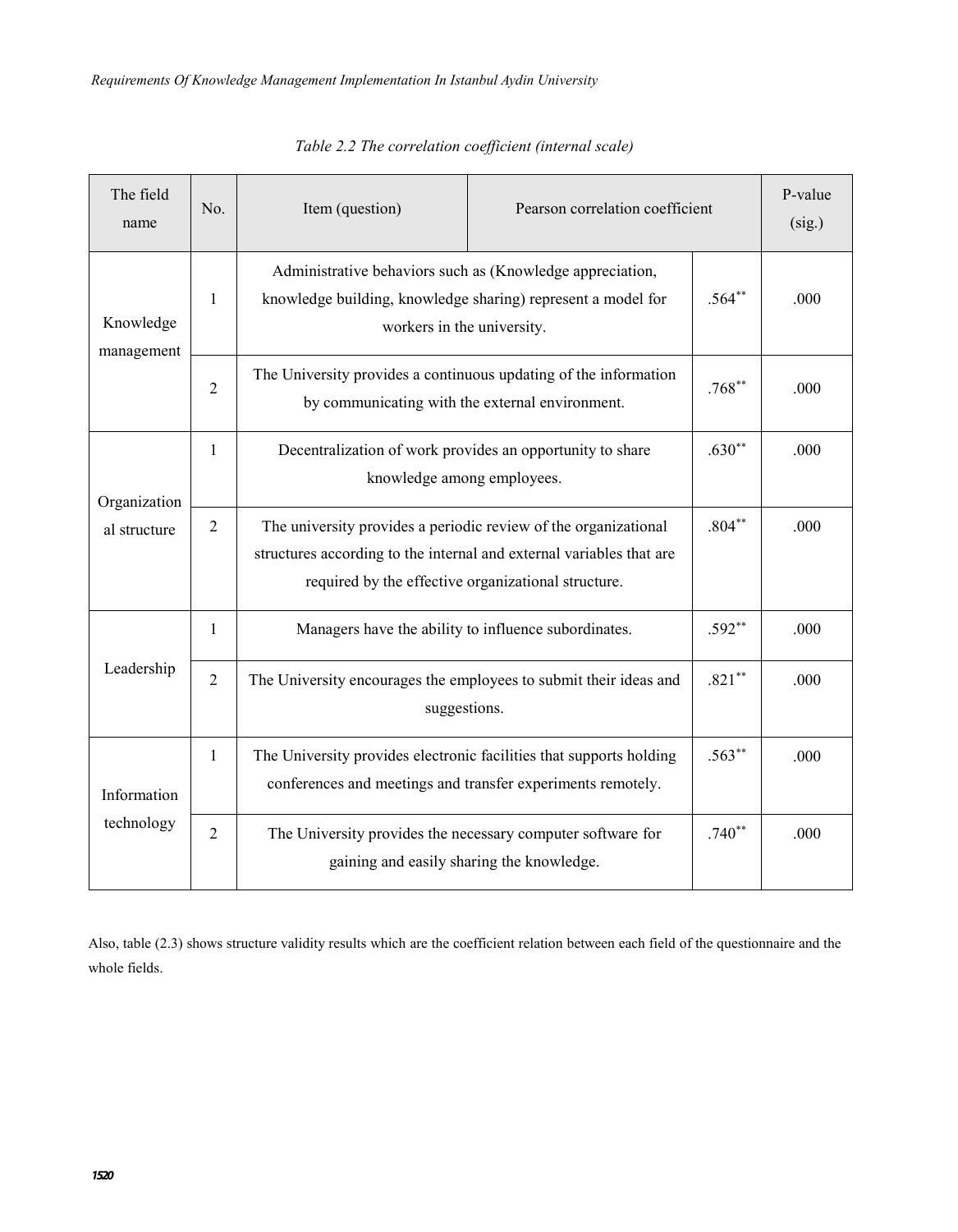| No. | The name of the field                  | Pearson correlation coefficient | P-value<br>(sig.) |
|-----|----------------------------------------|---------------------------------|-------------------|
| 1   | Implementation of knowledge management | $.883**$                        | .000              |
| 2   | Organizational structure               | $.888**$                        | .000              |
| 3   | Transformational leadership            | $.906**$                        | .000              |
| 4   | Information technology                 | $.712***$                       | .000              |
| 5   | Requirements of knowledge management   | .982**                          | .000              |

| Table 2.3 The correlation coefficient between each field of the questionnaire and the whole fields |  |  |  |
|----------------------------------------------------------------------------------------------------|--|--|--|
|----------------------------------------------------------------------------------------------------|--|--|--|

In addition, in the table (2.4) a Cronbach's Alpha test was used to measure the reliability of the questionnaire and the results show a good and mostly a very high consistency.

| No.                     | The name of the field                | No. of<br>Items | Cronbach's Alpha coefficient |
|-------------------------|--------------------------------------|-----------------|------------------------------|
| 1                       | Knowledge management                 | 13              | .893                         |
| $\overline{2}$          | Organizational structure             | 11              | .914                         |
| 3                       | Leadership                           | 11              | .902                         |
| $\overline{\mathbf{4}}$ | Information technology               | 10              | .857                         |
| 5                       | Requirements of knowledge management | 32              | .945                         |
| 6                       | All fields of the questionnaire      | 45              | .958                         |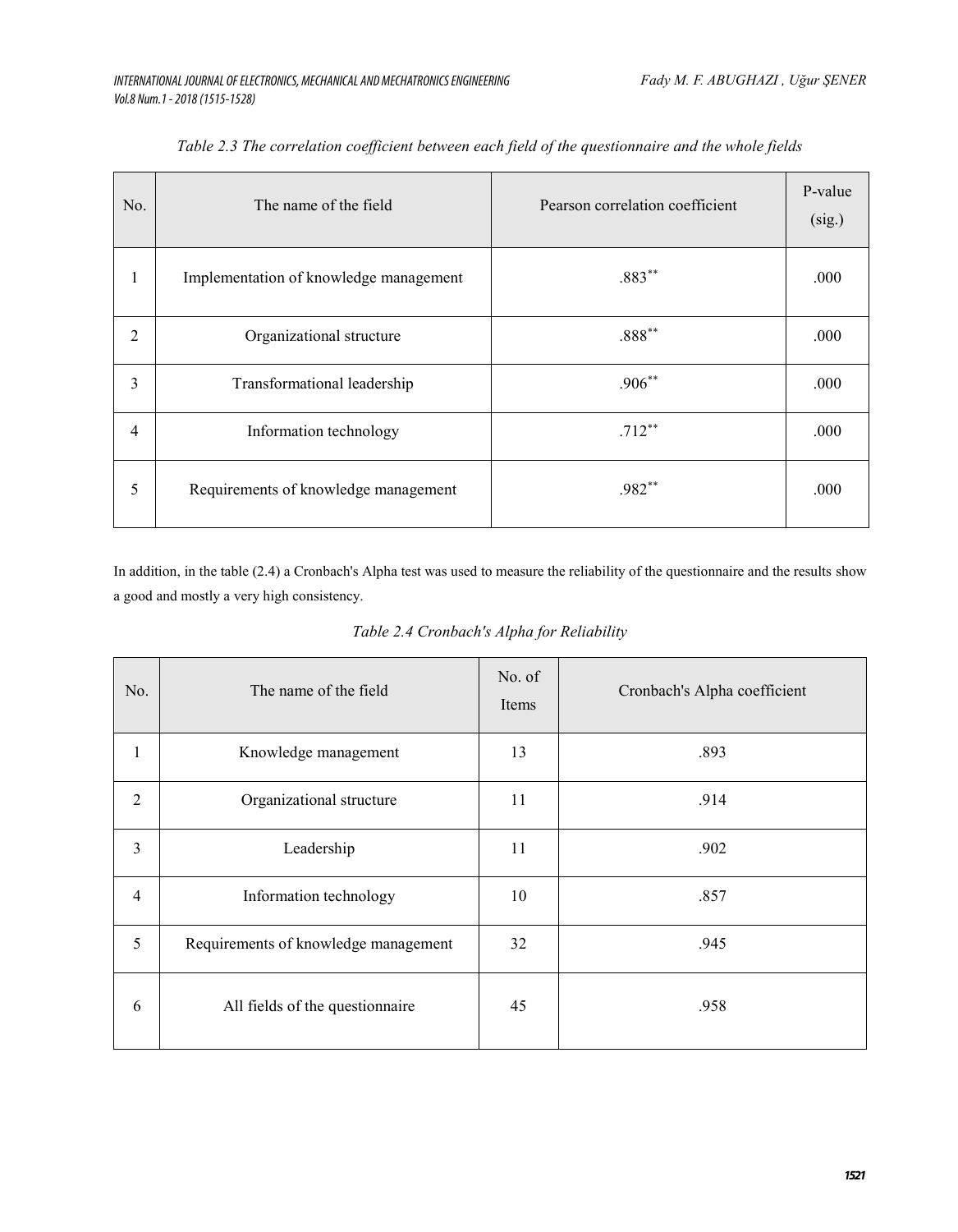### $3.$ **RESULTS**

A Statistical analysis of the collected data from the questionnaire by using a statistical software program (SPSS) was performed to reach the results of the study that will be presented and analyzed.

 One-Sample T-test was used to determine the statistical mean of each question and then compare the results with the neutrality degree of (3) and at the end conclude if the response to a questionnaire's item was equal to the neutrality degree of 3 or significantly differ from it.

| Item's<br>No. | Item (question)                                                                                                      | Mean   | P-value $(sig.)$ | Test<br>Value<br>(T) | Order |
|---------------|----------------------------------------------------------------------------------------------------------------------|--------|------------------|----------------------|-------|
| 2             | Knowledge management helps in achieving the objectives of<br>the university.                                         | 4.1281 | .000             | 21.868               |       |
| 13            | The University seeks to attract highly skilled and qualified<br>people from outside to help in generating knowledge. | 3.3630 | .000             | 5.072                | 13    |
|               | All the items of the field                                                                                           | 3.7473 | .000             | 19.218               |       |

*Table 3.1 One-Sample T test mean and P-value (sig.) of the implementation KM field*

Table 3.1 shows the result of one sample T test for KM implementation field. The second question of the field placed as the highest accepted question and thirteenth question placed as the lowest accepted question. However, the results of all the items of the field show a general acceptance for the field of KM implementation.

*Table 3.2 One-Sample T test mean and P-value (sig.) of dominant organizational structure field.*

| Item's<br>No.  | Item (question)                                                                                                                | Mean   | P-value (sig.) | Test<br>Value<br>(T) | Order |
|----------------|--------------------------------------------------------------------------------------------------------------------------------|--------|----------------|----------------------|-------|
| $\overline{4}$ | The University provides an organizational structure achieves<br>integration, coordination and interaction in cognitive assets. | 3.5943 | .000           | 10.075               |       |
| 6              | The university reduced the hierarchical levels of supervision to<br>allow closeness between organizational levels.             | 2.8185 | .008           | $-2.669$             |       |
|                | All the items of the field                                                                                                     | 3.3381 | .000           | 6.970                |       |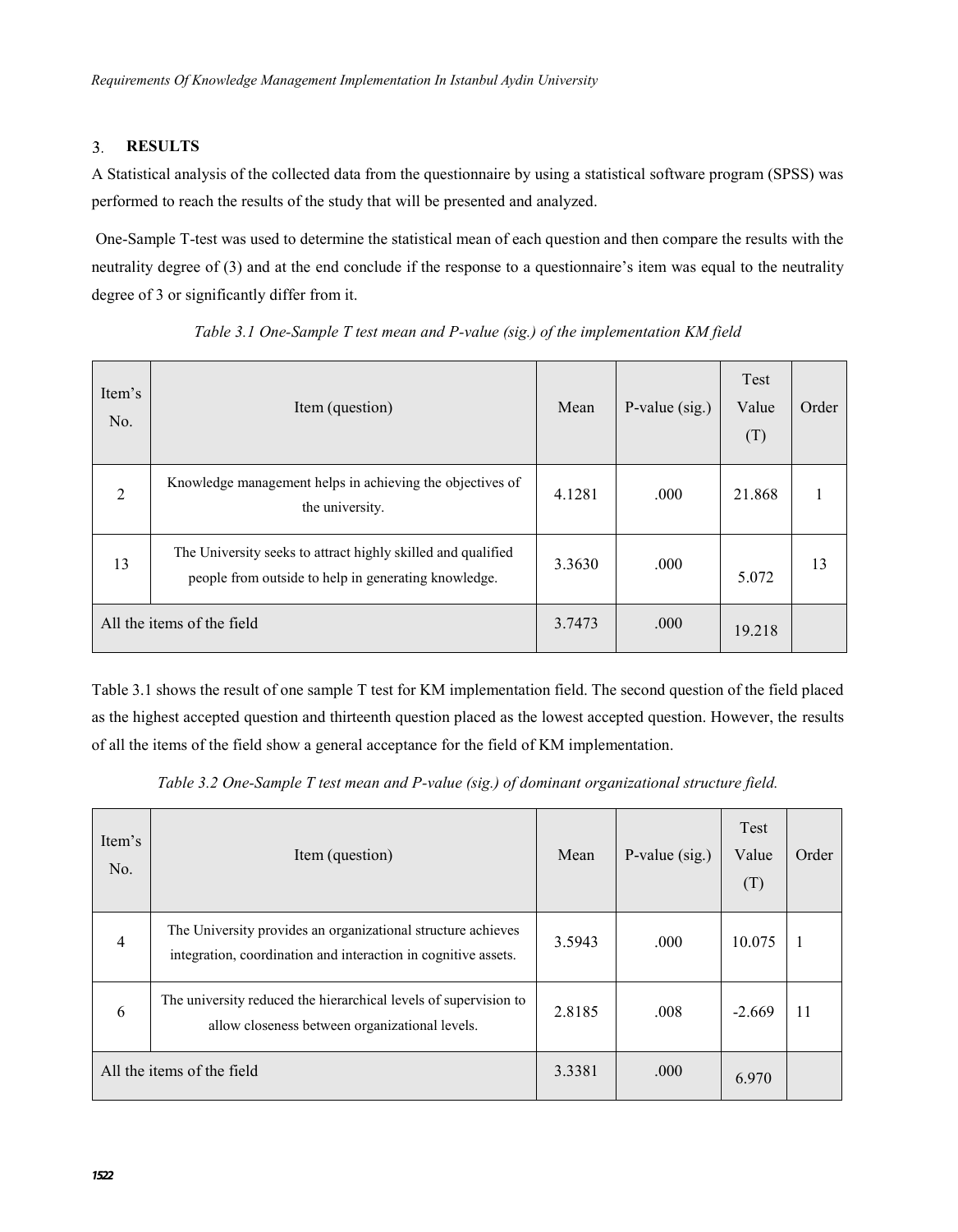Table 3.2 shows the result of one sample T test for the organizational structure filed. The fourth question of the field placed as the highest accepted question and sixth question placed as the lowest accepted question. However, the results of all the items of the field show a general acceptance for the field of the organizational structure.

And also, table 3.3 shows the result of one sample T test of the leadership field. The sixth question of the field placed as the highest accepted question and eighth question placed as the lowest accepted question. In contrast, the results show that the sample didn't agree on some questions of this field, and we can see that there is a higher disagreement on the seventh question with a p-value of .365 which is way over than the level of significance, .05. However, the results of all the items of the field show a general acceptance for the field of leadership.

| Item's<br>No. | Item (question)                                                                                                              | Mean   | $P -$<br>value<br>(sig.) | Test<br>Value<br>(T) | Order |
|---------------|------------------------------------------------------------------------------------------------------------------------------|--------|--------------------------|----------------------|-------|
| 6             | The University participates in local and international scientific<br>conferences which contribute acquiring a new knowledge. | 3.6762 | .000                     | 10.815               |       |
| 7             | The university relies on a leadership style which is based on granting<br>authority to employees.                            | 3.0641 | .365                     | .907                 | 8     |
| 8             | There is justice in the distribution of rewards and bonuses among<br>employees in the university.                            | 2.4057 | .000                     | $-8.532$             | 11    |
|               | All the items of the field                                                                                                   | 3.1016 | .037                     | 2.092                |       |

*Table 3.3 One-Sample T test mean and P-value (sig.) of dominant transformational leadership Field*

Table 3.4 shows the result of one sample T test for the information technology field. The third question of the field placed as a highest accepted question and sixth question placed as the lowest accepted question. However, the results of all the items of the field show a general acceptance for the field of information technology.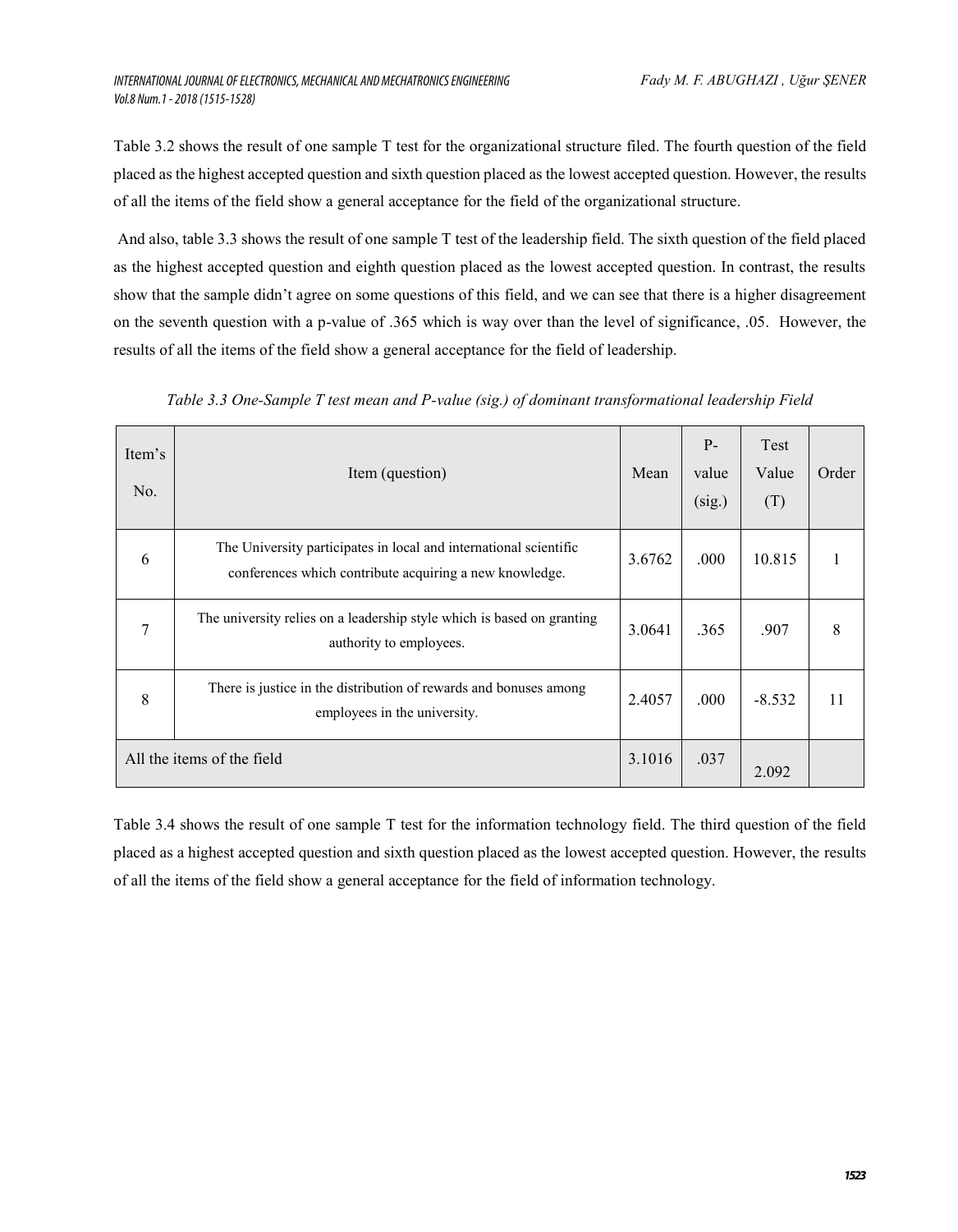| Item's<br>No. | Item (question)                                                                                                                    | Mean   | P-value<br>(sig.) | Test<br>Value<br>(T) | Order |
|---------------|------------------------------------------------------------------------------------------------------------------------------------|--------|-------------------|----------------------|-------|
| 3             | Mainstreaming of the internet connection service for employees at all<br>levels in the university.                                 | 4.2420 | .000              | 24.913               |       |
| 6             | The University provides electronic facilities that supports holding<br>conferences and meetings and transfer experiments remotely. | 3.6228 | .000              | 10.402               | 10    |
|               | All the items of the field                                                                                                         | 3.8317 | .000              | 21.460               |       |

*Table 3.4 One-Sample T test mean and P-value (sig.) of dominant information technology field*

Table 3.5 shows the correlation coefficient between KM and the requirements of KM equals .779\*\* and the p-value (sig.) equals 0.000 which is less than ( $\alpha$  = 0.05). This result confirms a positive and statistical significance between the requirements of KM and the implementation of KM in IAU.

*Table 3.5 The correlation coefficient between KM and KM requirements*

| Field                       | Pearson correlation coefficient | P-value (sig.) |
|-----------------------------|---------------------------------|----------------|
| Organizational structure    | $.764***$                       | .000           |
| Transformational leadership | $.683**$                        | .000           |
| Information technology      | $.531**$                        | .000           |
| Requirements of KM          | $.779***$                       | .000           |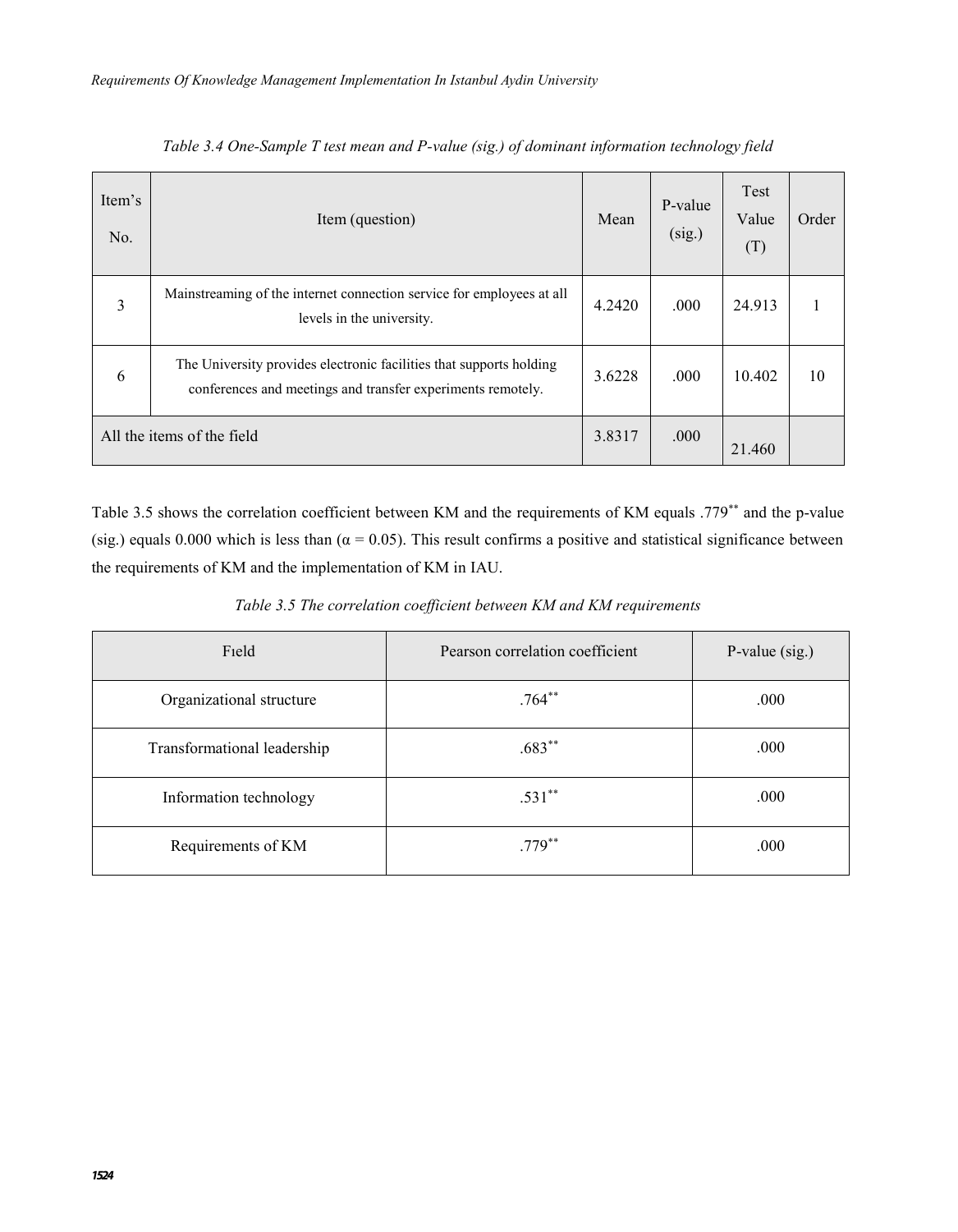| Field                          | Gender | No. of respondents | mean   | <b>Std Deviation</b> | T-value  | P-value $(sig.)$ |
|--------------------------------|--------|--------------------|--------|----------------------|----------|------------------|
| <b>KM</b><br>implementation    | Male   | 127                | 3.6996 | .63480               | $-1.121$ | .263             |
|                                | Female | 154                | 3.7867 | .66507               |          |                  |
| Organizational<br>structure    | Male   | 127                | 3.3658 | .75415               | .525     | .600             |
|                                | Female | 154                | 3.3152 | .86051               |          |                  |
| Transformational<br>leadership | Male   | 127                | 3.1167 | .82050               | .281     | .779             |
|                                | Female | 154                | 3.0891 | .81109               |          |                  |
| Information<br>technology      | Male   | 127                | 3.7929 | .68071               | $-.900$  | .369             |
|                                | Female | 154                | 3.8636 | .62328               |          |                  |
| Requirements of<br><b>KM</b>   | Male   | 127                | 3.4136 | .66107               | .060     | .952             |
|                                | Female | 154                | 3.4089 | .65795               |          |                  |

*Table 3.6 Two independent samples T-Test for testing the differences due to gender*

The results of Table 3.6 purely show that opinions regarding gender make no difference in the study. The results indicate to accept the sub-hypothesis which indicates that there are no differences among the respondents in their opinions over the study fields attributed to gender.

The results of Table 3.7 show that there are statistically significant differences among the respondents on the implementation of KM and organizational structure fields due to the job title variable. And also it shows that there are no statistically significant differences among the respondents on transformational leadership, information technology and requirements of KM fields due to the job title variable.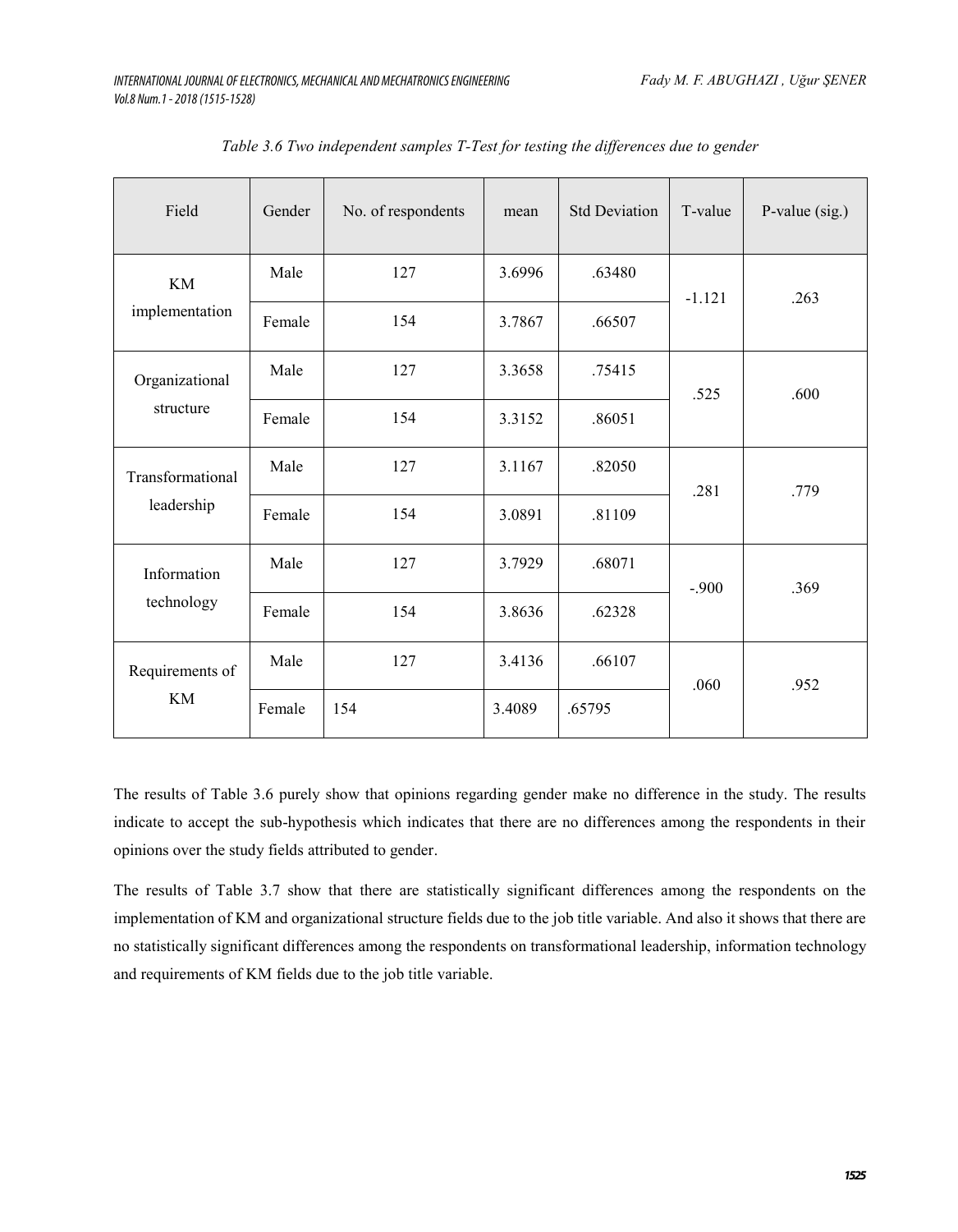| Fields                                           |                       | Sum of Squares | $\mathrm{d}\mathbf{f}$ | Mean Square | F-statistic | Sig.  |
|--------------------------------------------------|-----------------------|----------------|------------------------|-------------|-------------|-------|
| The implementation<br>of Knowledge<br>Management | <b>Between Groups</b> | 4.538          | $\overline{4}$         | 1.135       |             |       |
|                                                  | Within Groups         | 114.439        | 276                    | 0.415       | 2.736       | 0.029 |
|                                                  | Total                 | 118.978        | 280                    |             |             |       |
| Organizational<br>structure                      | <b>Between Groups</b> | 11.616         | $\overline{4}$         | 2.904       |             |       |
|                                                  | Within Groups         | 173.514        | 276                    | 0.629       | 4.619       | 0.001 |
|                                                  | Total                 | 185.130        | 280                    |             |             |       |
| Transformational<br>leadership                   | <b>Between Groups</b> | 5.113          | 4                      | 1.278       |             |       |
|                                                  | Within Groups         | 180.417        | 276                    | 0.654       | 1.956       | 0.102 |
|                                                  | Total                 | 185.530        | 280                    |             |             |       |
| Information<br>technology                        | <b>Between Groups</b> | 0.931          | $\overline{4}$         | 0.233       |             |       |
|                                                  | Within Groups         | 117.237        | 276                    | 0.425       | 0.548       | 0.701 |
|                                                  | Total                 | 118.168        | 280                    |             |             |       |
| Requirements of<br>knowledge<br>management       | <b>Between Groups</b> | 3.228          | 4                      | 0.807       |             |       |
|                                                  | Within Groups         | 118.071        | 276                    | 0.428       | 1.886       | 0.113 |
|                                                  | Total                 | 121.299        | 280                    |             |             |       |

*Table 3.7 Analysis of variance (Job-title variable)*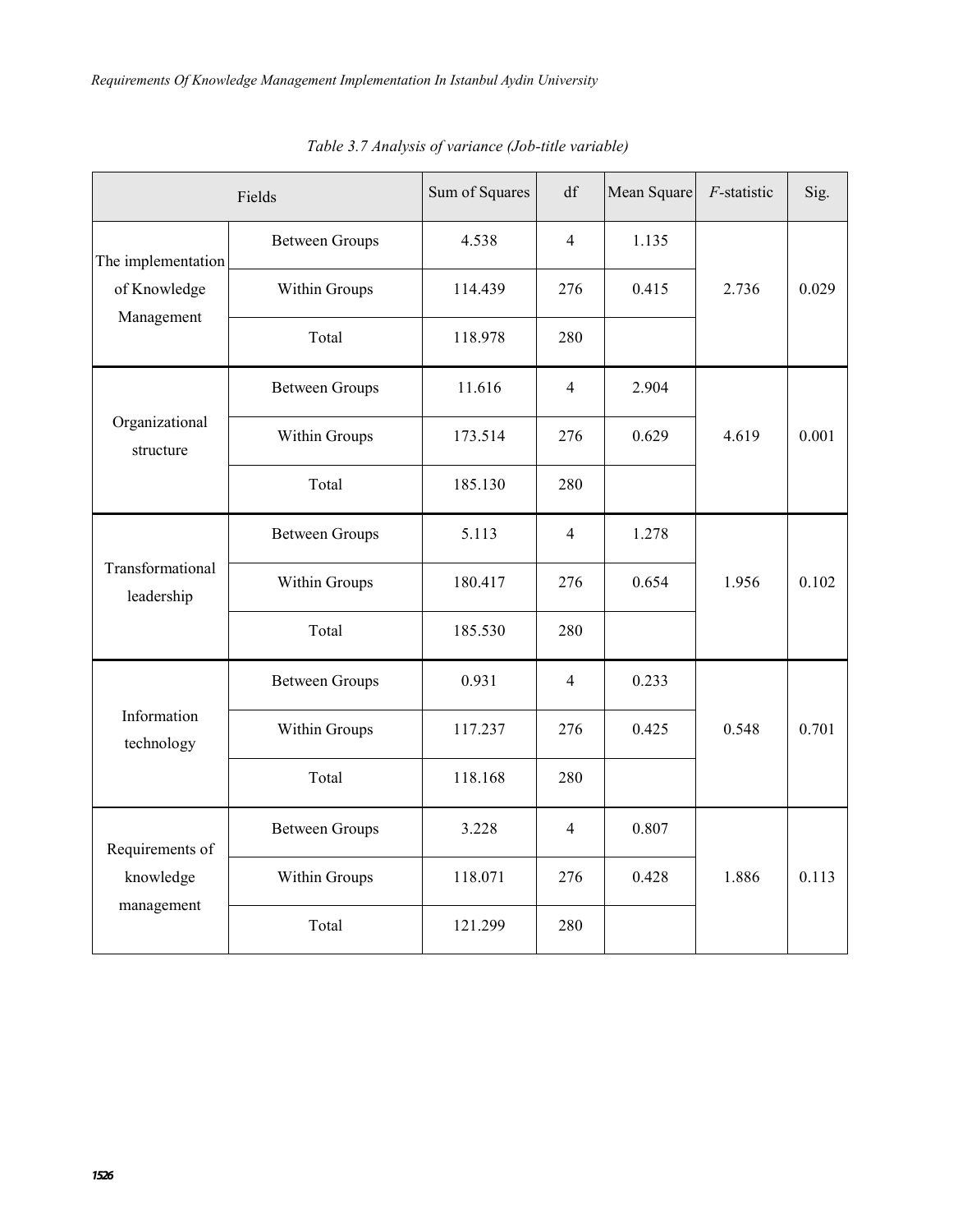| Fields                                        |                       | Sum of Squares | df             | Mean Square | $F$ -statistic | Sig. |
|-----------------------------------------------|-----------------------|----------------|----------------|-------------|----------------|------|
| The implementation of<br>knowledge management | <b>Between Groups</b> | .575           | 3              | .192        | .448           | .719 |
|                                               | Within Groups         | 118.403        | 277            | .427        |                |      |
|                                               | Total                 | 118.978        | 280            |             |                |      |
| Organizational structure                      | <b>Between Groups</b> | 1.375          | $\mathfrak{Z}$ | .458        |                | .558 |
|                                               | Within Groups         | 183.755        | 277            | .663        | .691           |      |
|                                               | Total                 | 185.130        | 280            |             |                |      |
| Transformational<br>leadership                | <b>Between Groups</b> | 2.353          | $\mathfrak{Z}$ | .784        | 1.186          | .315 |
|                                               | Within Groups         | 183.177        | 277            | .661        |                |      |
|                                               | Total                 | 185.530        | 280            |             |                |      |
| Information technology                        | <b>Between Groups</b> | 1.214          | $\mathfrak{Z}$ | .405        | .958           | .413 |
|                                               | Within Groups         | 116.955        | 277            | .422        |                |      |
|                                               | Total                 | 118.168        | 280            |             |                |      |
| Requirements of<br>knowledge management       | <b>Between Groups</b> | 1.374          | $\mathfrak{Z}$ | .458        |                |      |
|                                               | Within Groups         | 119.925        | 277            | .433        | 1.058          | .367 |
|                                               | Total                 | 121.299        | 280            |             |                |      |

*Table 3.8 The analysis of variance (Experience variable)*

It can be concluded from Table 3.8 that there are no statistically significant differences among the respondents on these fields due to the experience variable.